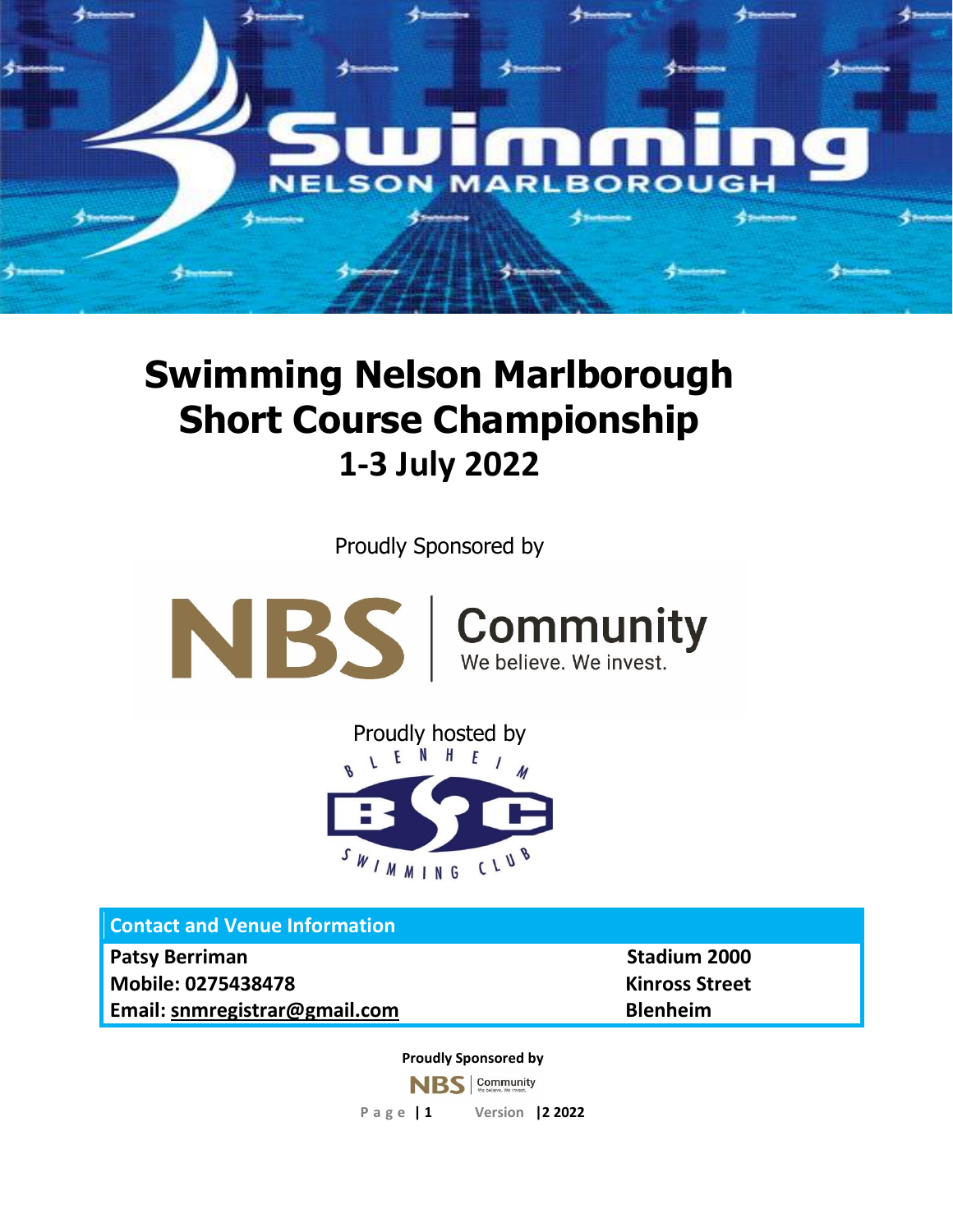# **Entry Information**

This event is open to financially registered (at the time of competition) Swimming NZ competitive members.

**Reminder all entered athletes MUST have paid their 2022/2023 annual Swimming NZ affiliation fee prior to the commencement of the competition, due from 1 July 2021.**

All events will be conducted under SNZ Regulations and FINA Rules, except where noted in this flier.

All participants must agree to comply with the Sports Anti-Doping Rules and in entering this event, athletes agree to allow photograph, video, multimedia, or film likeness taken by accredited photographers to be used for any legitimate purpose by Swimming Nelson Marlborough or others that have been approved by Swimming Nelson Marlborough.

Swimming Nelson Marlborough reserves the right to restrict entries to ensure the timeline is adhered to.

Pool Access is through the main entrance to Stadium 2000. Spectators are not permitted on pool deck and are asked to use the designated seating in the tiered seating to the right of the start end of the pool.

This document may be amended, please check our Meet Page on the Swimming Nelson Marlborough website to ensure you have the correct version.

> **Proudly Sponsored by** NBS Community **P a g e | 2 Version |2 2022**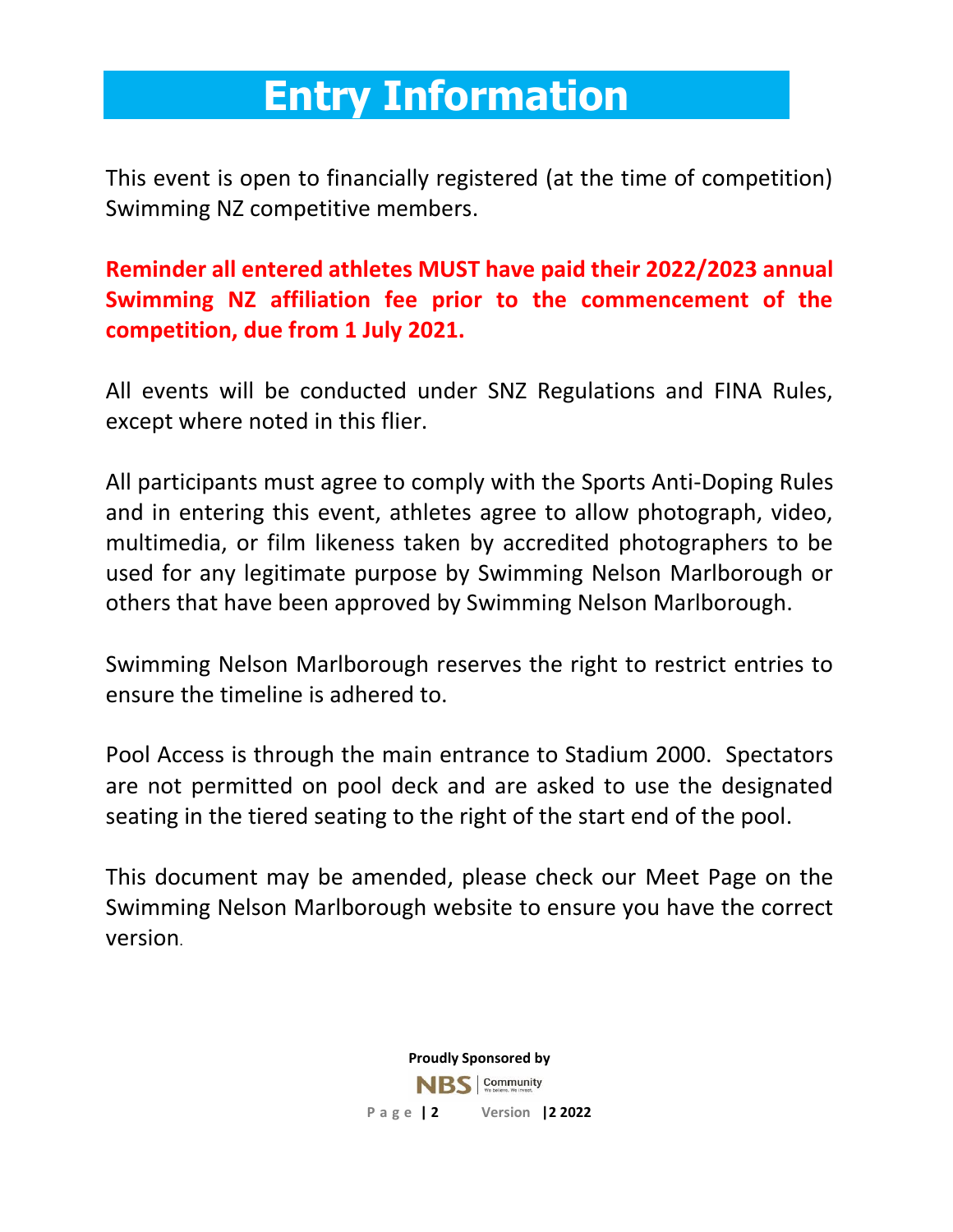# COVID-19 Terms, Conditions & Restrictions

At any time that the SNM Region is at a Covid alert level that allows a swimming meet to proceed, any attendee, (e.g., swimmer, technical official, parent or relative etc) who in the days preceding the swim meet has a Covid test, and has not received a negative test result, shall be excluded from the competition (and venue) until such time as they receive the negative test result.

Should the venue for the swim meet have more strict conditions to the SNM policy the venue's policy shall take precedence.

#### **Facility Level Orange requirements: -**

- Wear a mask when walking through the facility. Masks are not required when poolside.
- Keep one metre apart from people you do not know.
- Good hygiene is required.
- Anyone who is unwell or isolating due to COVID-19 needs to stay at home.
- Please be kind and patient to all of stadium staff**.**

#### **COVID-19 Entry Terms and Conditions**

I declare that, at the time of entering:

- I am not currently awaiting results for a COVID-19 test, nor have I tested positive for COVID-19
- I am not currently classed as a close contact of a COVID-19 case
- I am not currently showing symptoms of COVID-19

I acknowledge that, should I:

- Test positive for COVID-19, or
- Be classed a contact of a COVID-19 case, or
- Display symptoms of COVID-19, or
- Be waiting on results from a COVID-19 test, before, during, or after the competition, I will contact the event organiser immediately, and withdraw from racing whilst self-isolating.

In entering this competition, I acknowledge that the competition is subject to the restrictions imposed under the COVID-19 Protection Framework at the time of the event. If such restrictions change in the lead up to the competition, I acknowledge that this event may be cancelled.

#### **Capacity Restrictions**

When entry number exceed the COVID-19 Protection Framework allowance, clubs will be split into pods and each session will be swum multiple times with results combined to determine the overall regional champion.

#### **Spectators**

Spectators may not be permitted entry into the facility.

*Subject to change dependent on the COVID-19 restrictions in place at the time of, and during the event.*

**Proudly Sponsored by**

Community

**P a g e | 3 Version |2 2022**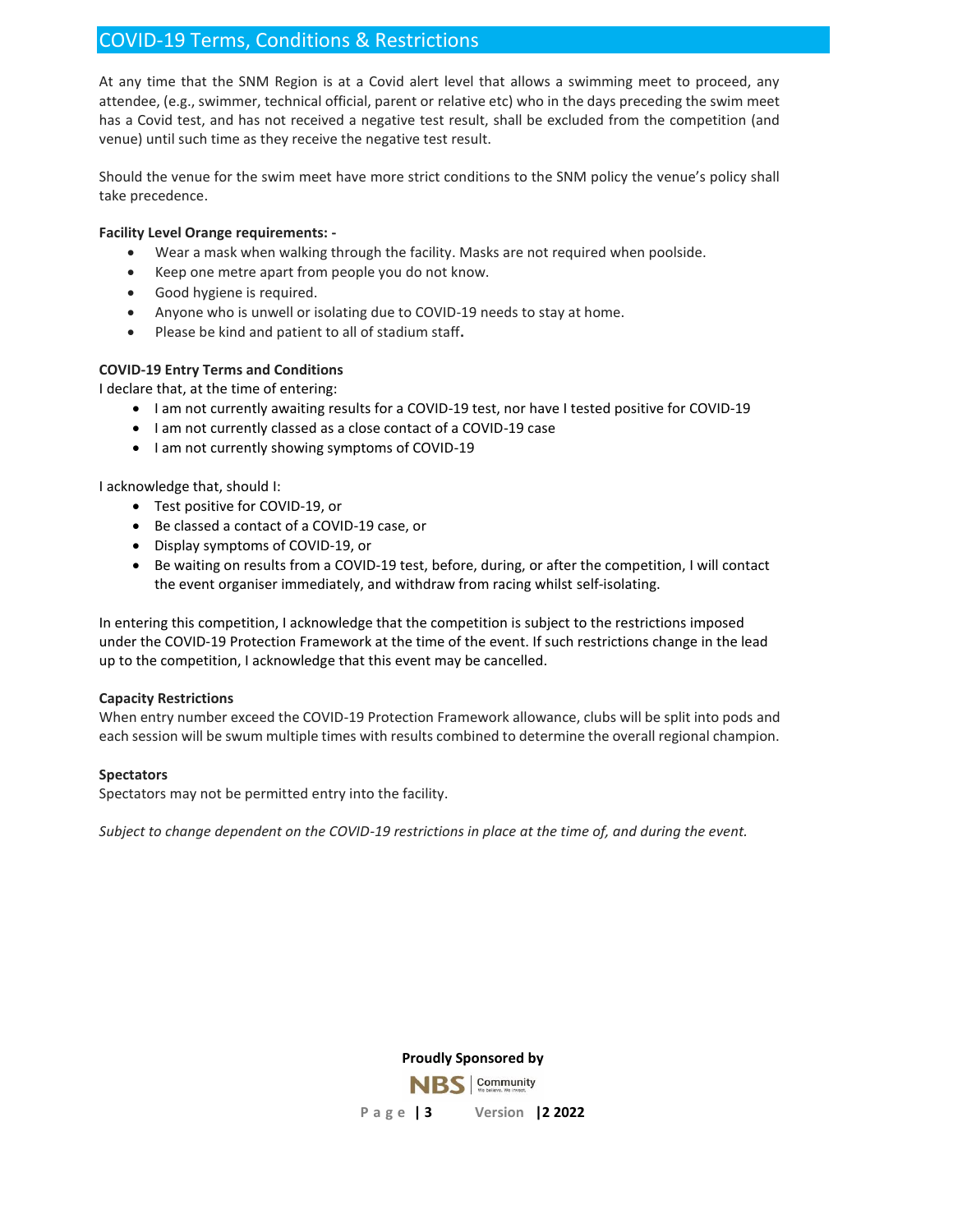## **Facilities Health & Safety Guidelines**

**Supervision Policy:** Children under the age of 8 years of age must be actively supervised at all times by a responsible caregiver 10 years and over. Active supervision means watching the children in your care at all times and being able to provide immediate assistance if required.

**Pool Deck:** During the competition, only essential personnel (Technical Officials & Timekeepers) are allowed on poolside. Coaches, team managers & athletes are to remain back from pool edge behind orange barriers provided. **General:** Be careful on pool deck, in and around changing rooms and corridor heading to reception area. These areas are slippery. To minimize the risk of injury all athletes MUST dry off before walking to these areas. All fire exits, and clearways are to be kept clear at all times.

**Evacuation Procedure:** If the facility requires evacuation, you will be guided by Stadium 2000 staff, please remain calm and follow their instructions.

## **Entry Details**

## **Individual entries close Sunday 26th June 2022 at 11:59pm**

#### **Relay entries close Wednesday 29th June 2022 at 11:59pm**

*Late entries* will be at the discretion of SNM based on lane space availability; late entry fee of \$10.00 per event will apply and the athlete will not be eligible for awards or points, these will be swum as exhibition swims only. All Relay entries Wednesday 23<sup>rd</sup> June 2021, at 11.59am.

| Individual entries, per event | $ $ \$9.00 |
|-------------------------------|------------|
| <b>Relay Entres</b>           | NO CHARGE  |

All entries must be submitted via Fast Lane or the Swimming NZ Database.

**Entry Corrections:** will only be accepted when an error has occurred. Draft entry lists and or psych sheets will be emailed directly to participants – check names, entries, and events are correct on receipt of confirmation. The final entry lists will be published on the events page as per the date advised below.

## **Qualification Criteria**

- Qualification period is 1<sup>st</sup> January 2020 to 26th<sup>th</sup> June 2022.
- Swimmers may enter a maximum of **9** individual events.
- There are qualifying times for 400m, 800m & 1500m freestyle, 200m fly and 400m IM. (see table below). Swimmers entering these events must achieve the qualifying times specified in this flier.
- The qualifying times are 25m short course times, long course converted times will be permitted.
- Qualifying times must have been achieved, and recorded in the Swimming NZ Database, at a Designated or Development Meet.

**Proudly Sponsored by**

Community

**P a g e | 4 Version |2 2022**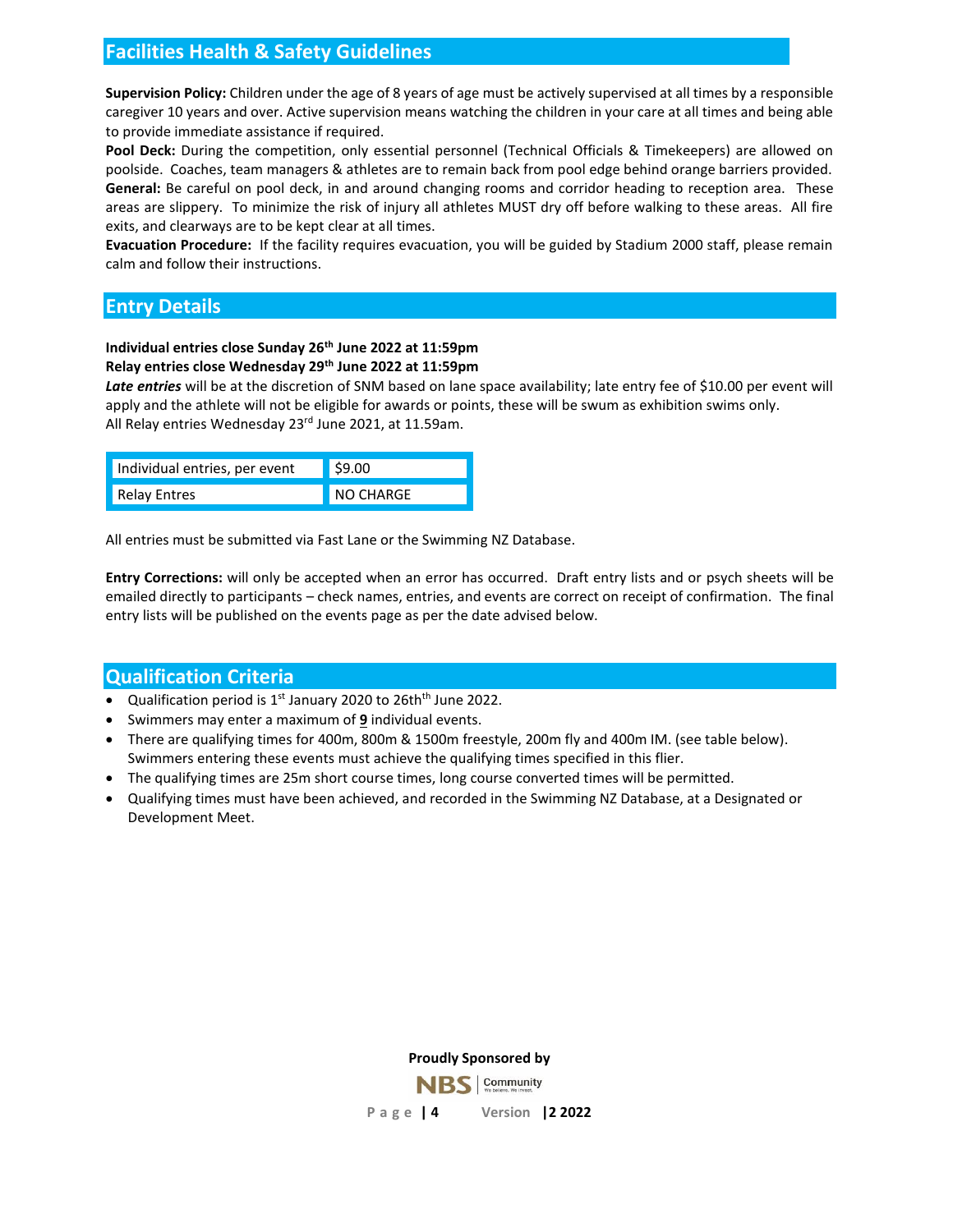| Qualification Times – Senior 13 Years & Over |          |          |          |                    |                         |          |          |          |                    |       |
|----------------------------------------------|----------|----------|----------|--------------------|-------------------------|----------|----------|----------|--------------------|-------|
|                                              | 13 Years | 14 Years | 15 Years | 16 Years &<br>over |                         | 13 Years | 14 Years | 15 Years | 16 Years &<br>over | MALE  |
| ш                                            | 3:30.00  | 3:30.00  | 3:30.00  | 3:30.00            | 200 <sub>m</sub><br>Fly | 3:30.00  | 3:30.00  | 3:30.00  | 3:30.00            |       |
| FEMAL<br>ឨ<br>(25)                           | 8:00.00  | 8:00.00  | 8:00.00  | 8:00.00            | 400<br>Free             | 8:00.00  | 8:00.00  | 8:00.00  | 8:00.00            |       |
|                                              | 8:00.00  | 8:00.00  | 8:00.00  | 8:00.00            | 400 IM                  | 8:00.00  | 8:00.00  | 8:00.00  | 8:00.00            | (25m) |
|                                              | 12:00.00 | 12:00.00 | 12:00.00 | 12:00.00           | 800m<br>Free            | 12:00.00 | 12:00.00 | 12:00.00 | 12:00.00           |       |
|                                              | 21:00.00 | 21:00.00 | 21:00.00 | 21:00.00           | 1500m<br>Free           | 21:00.00 | 21:00.00 | 21:00.00 | 21:00.00           |       |

| Qualification Times - Junior 12 Years & Under |                           |          |          |         |                         |                    |          |          |          |       |
|-----------------------------------------------|---------------------------|----------|----------|---------|-------------------------|--------------------|----------|----------|----------|-------|
| ш<br>FEMAL<br>$\mathbf{E}$<br>(25)            | 9 years &<br><b>Under</b> | 10 Years | 11 Years | 12years |                         | 9 years<br>& Under | 10 Years | 11 Years | 12 Years |       |
|                                               | N/A                       | N/A      | 3:30.00  | 3:30.00 | 200 <sub>m</sub><br>Fly | N/A                | N/A      | 3:30.00  | 3:30.00  | MALE  |
|                                               | 8:00.00                   | 8:00.00  | 8:00.00  | 8:00.00 | 400<br>Free             | 8:00.00            | 8:00.00  | 8:00.00  | 8:00.00  |       |
|                                               | N/A                       | N/A      | N/A      | N/A     | 400<br>IM               | N/A                | N/A      | N/A      | N/A      | (25m) |
|                                               | N/A                       | N/A      | N/A      | N/A     | 800m<br>Free            | N/A                | N/A      | N/A      | N/A      |       |
|                                               | N/A                       | N/A      | N/A      | N/A     | 1500m<br>Free           | N/A                | N/A      | N/A      | N/A      |       |

**Proudly Sponsored by**

**NBS** Community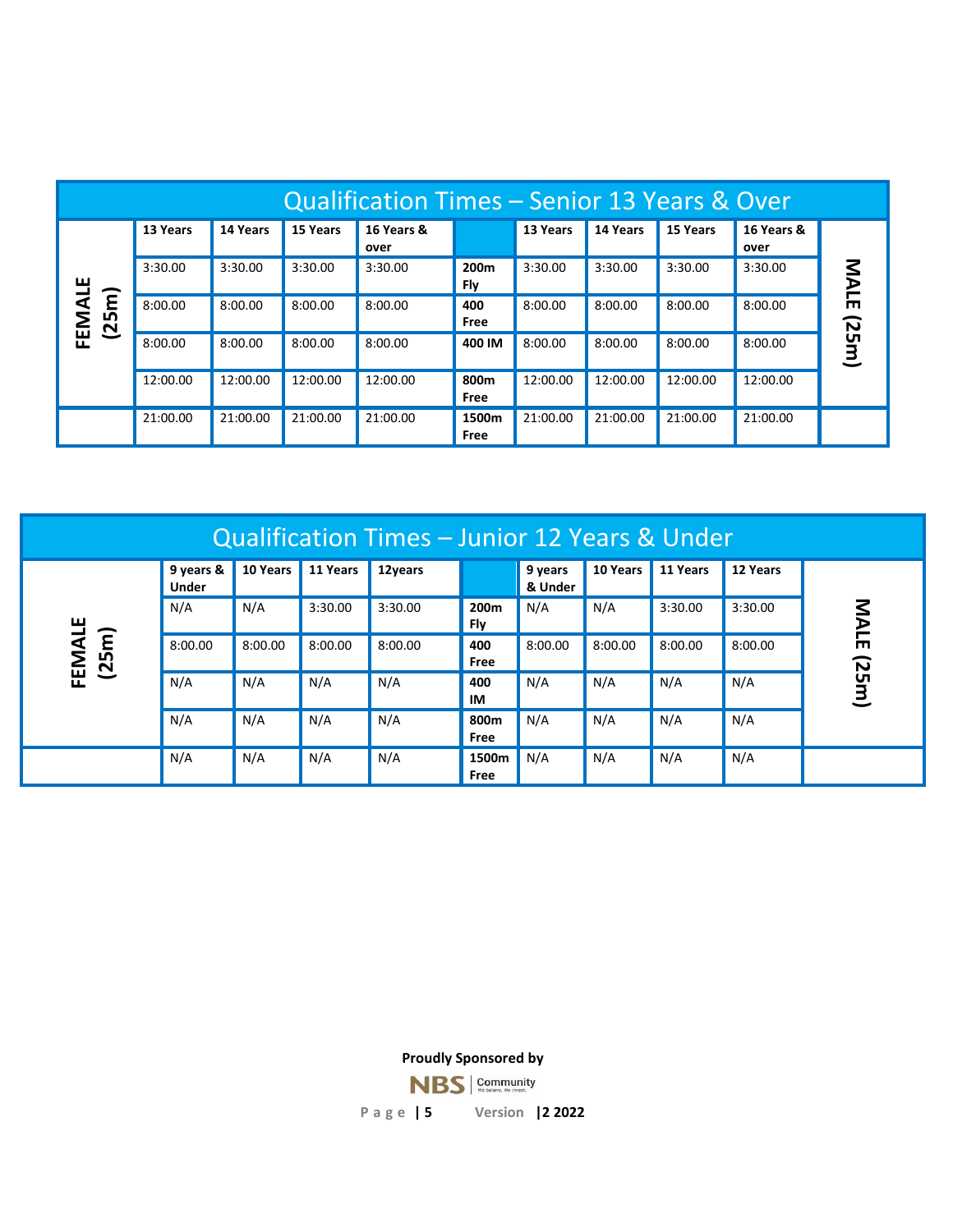## **Visitors**

- Swimmers affiliated to a region other than SNM may enter and compete as visiting swimmers but will not be eligible to win any placing, cup, or title except that, should a visiting swimmer place first, second or third in an event, they will receive a visitor's medal. If more than two visiting swimmers qualify for the final in any one event, only the top two visiting qualifiers shall contest the final.
- Visitors are **not** eligible to win trophies or the \$100 nominal award for the SNM swimmer breaking a SNM short course record by the biggest percentage margin.

**The Swimming Nelson Marlborough Short Course Championships will be swum under Swimming NZ Swimming Rules and Policies with the following specific conditions and criteria.**

### **General Competition Information**

- Age of competitors is at  $1<sup>st</sup>$  July 2022;
- Electronic timing will be used at this meet.
- Events will be seeded by swimmers qualifying times as submitted. Long course conversions will be accepted.
- Prelims will be straight seeded.
- The meet will be swum in a short course (25m) pool.
- Feet first entry into pool for all backstroke events, no swim backs.
- The one start rule will apply.
- Over the top starts will apply.
- Long distance events (800m free & 1500m free) will be swum as **boys and girls timed finals**.
- The 400m free, 400m IM, and the 200m fly will be swum as **mixed timed finals**.
- Other events with **timed finals are, all 12 & under events and 13 & over 50m back, 50m breast, 50m fly**.
- **12-year-olds cannot swim in the 800m free or the 400 IM**.
- Age groups will be boys and girls:
	- 10 years and under
	- $\bullet$  11-12 years,
	- 13-14 years and
	- 15 years and over.
- Finals with four or more swimmers in an age group will be seeded in the middle of the pool. Such finals may be combined with other age groups with one or two swimmers seeded in outer lanes. Two or more finals, each with less than four swimmers, may also be combined, and in some cases may involve male & female swimmers of the same ages, with at least one lane separating different finals.
- Swimmers aged 12 years and under shall not compete in a technical swimsuit. A technical swimsuit is one that has bonded seams, kinetic tape, or meshed seams - [SNM Technical Swimsuit Policy.](https://www.snm.org.nz/files/SNM_Tech_Suit_Policy-Nov2018.pdf)
- Swimmers shall comply with th[e SNM Warm Up Procedure -](https://www.snm.org.nz/files/Warmup_Procedures_for_All_Pools_in_NM_-June_2017.pdf) All Pools.
- Clubs **must** submit a list of timekeepers and officials, with **one for every swimmer entered** in the meet. Each person must be available for at least 2 sessions. If the requisite number of timekeepers and officials is not supplied, SNM reserves the right to decline some, or all the entries submitted by the club.

**Proudly Sponsored by**

**Community P a g e | 6 Version |2 2022**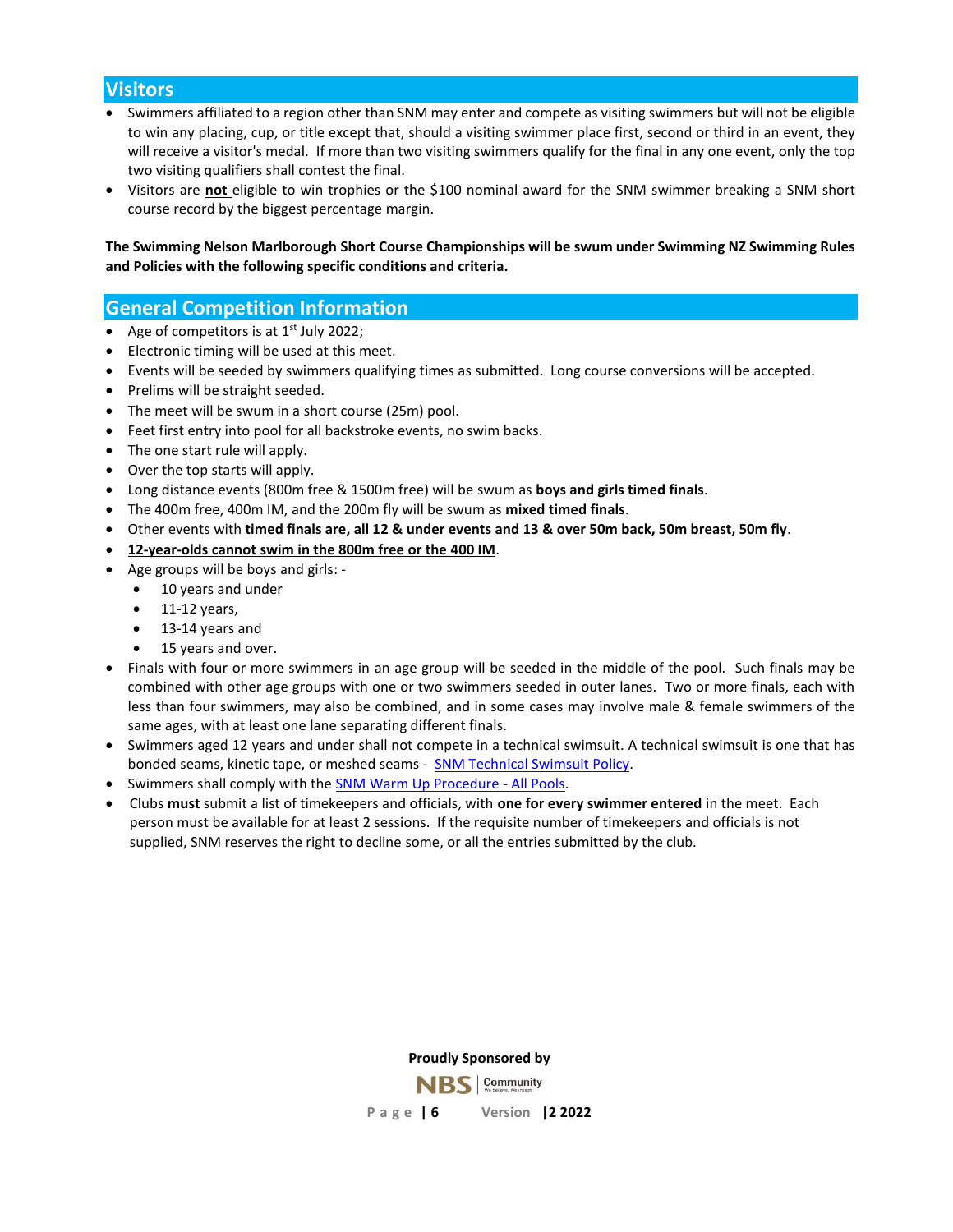| <b>Events for Point Scoring for Trophies</b>                                                                           |                                                                                                                                                                                                                                                                                                                                                |  |  |  |  |  |
|------------------------------------------------------------------------------------------------------------------------|------------------------------------------------------------------------------------------------------------------------------------------------------------------------------------------------------------------------------------------------------------------------------------------------------------------------------------------------|--|--|--|--|--|
| <b>SNM Trophy (Anonymous)</b><br>(10 Years and under male)<br><b>Hall Family Trophy</b><br>(10 Years and under female) | Freestyle - 50m, 100m, 200m, 400m<br>Backstroke - 50m, 100m<br>Breaststroke - 50m, 100m<br>$Fly - 50m, 100m$<br>IM - 100m, 200m                                                                                                                                                                                                                |  |  |  |  |  |
|                                                                                                                        | Swimmers 10 years and under <b>MUST</b> complete (without<br>disqualification) either the 100m or 200 IM event.                                                                                                                                                                                                                                |  |  |  |  |  |
| <b>Hagan Family Trophies</b><br>(11-12-year-old male and female)                                                       | Freestyle - 50m, 100m, 200m, 400m<br>Backstroke - 50m, 100m, 200m<br>Breaststroke - 50m, 100m, 200m<br>Fly - 50m, 100m, 200m<br>IM - 100m, 200m<br>PLEASE NOTE 12-year-olds cannot enter the 800m free or the<br>400 IM.<br>Swimmers 11-12 years and under <b>MUST</b> complete (without<br>disqualification) either the 100m or 200 IM event. |  |  |  |  |  |
| <b>Lile Family Trophies</b><br>(13-14-year-old male and female)                                                        | All events<br>Swimmers 13-14 years <b>MUST</b> complete (without<br>disqualification) a prelim or a final in either the 200 IM or 400<br>IM                                                                                                                                                                                                    |  |  |  |  |  |
| <b>McMath Trophies</b><br>(15 years and over male and female)                                                          | All events<br>Swimmers 15 years & over MUST complete (without<br>disqualification) a prelim or a final in either the 200 IM or<br>400 IM                                                                                                                                                                                                       |  |  |  |  |  |

## **Relays**

- All relay teams must have 2 or more females. Swimmers may swim-up to an older age group but may swim in only one relay of each type, (i.e. one medley and one freestyle).
- Points shall be scored for relays. Relay points will only count for club teams and not towards an individuals' total.
- The names of swimmers in relay teams, and their order of swimming, shall be advised to the recorder no more than 30 minutes after the end of the session prior to the session in which the relay event is to be swum.

**Proudly Sponsored by**

**NBS** Community

**P a g e | 7 Version |2 2022**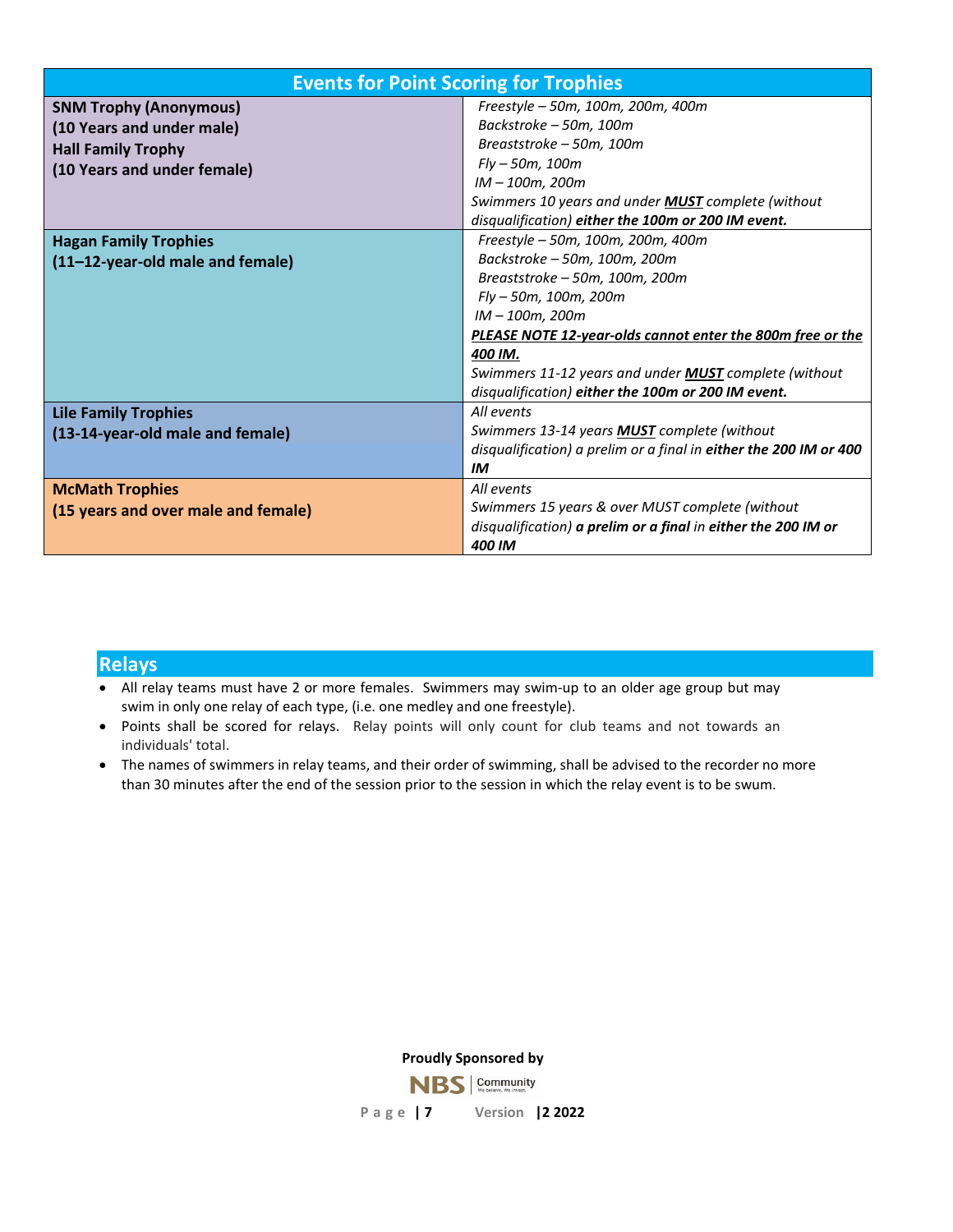# **Withdrawal Procedure (Withdrawing from Meet) & Scratching Procedure (Scratching from an event/s)**

- Notify Swimming Nelson Marlborough as soon as possible if your athlete is scratching or withdrawing from an event, or the meet.
- Entry fees will not be refunded after the publication of the final entry lists for this event.
- Consideration on refunds maybe considered, providing a medical certificate or evidence of undertaking a test for COVID-19 is presented within 24 hours of the completion of the competition.
- All withdrawals must be in writing on SNZ withdrawal form, available in team managers folder and must be submitted by the team manager. Team managers must remain 30 minutes after the end of each session to receive and lodge any withdrawals that maybe received by their swimmers. Withdrawals WILL NOT under any circumstances be accepted by parents of swimmers.
- 'No shows' will incur a fine of \$20. Fines must be paid before a swimmer may enter any subsequent SNM meet.
- Session 1 to be received by Swimming Nelson Marlborough registrar [snmregistrar@gmail.co.nz](mailto:snmregistrar@gmail.co.nz) by 11:50pm, Thursday, 30<sup>th</sup> June;
- Session 2, 3, 4 & 5 are to be advised to the recorder no later than thirty minutes after the end of the preceding session.
- Any withdrawals or scratching's not received within this timeframe will incur a \$10 fine per event.

### **Protests**

- Protests must be submitted to the referee, in writing, on the protest form by the team manager, within 30 minutes following the posting of the results of the respective event.
- To be accompanied in cash by the \$50.00 protest fee.
- If conditions causing a potential protest are noted prior to the event a protest must be lodged before the signal to start is given.
- All protests shall be considered by the referee. If the referee rejects the protest, they must state the reasons for their decision.
- The club Team Manager may appeal the rejection to the Jury of Appeal whose decision shall be final. If the protest is rejected, the deposit will be forfeited to Swimming Nelson Marlborough.
- If the protest is upheld the deposit will be returned.

**Proudly Sponsored by**

**Community P a g e | 8 Version |2 2022**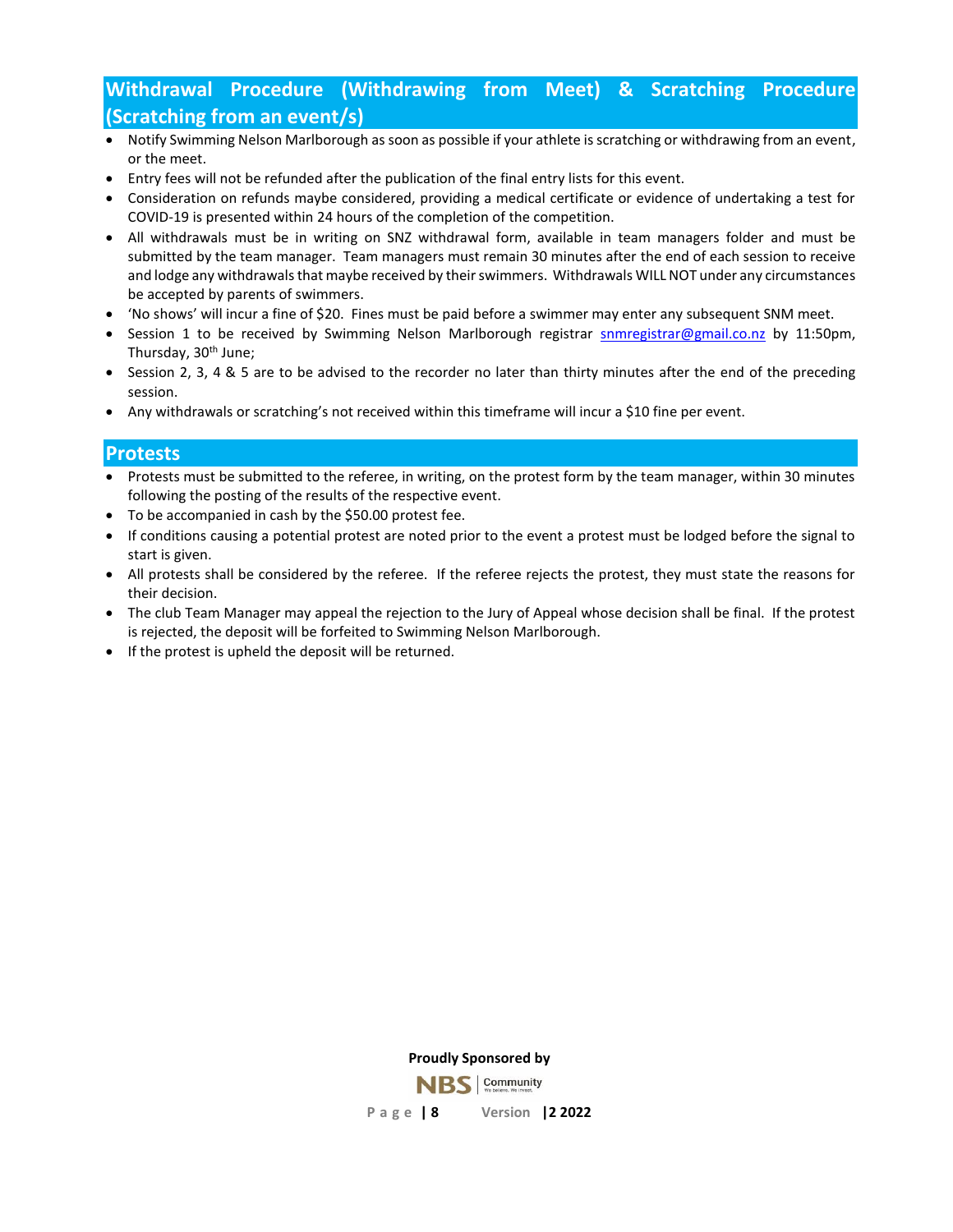## **Rewards and Points**

Points will be awarded using the JR Buchanan Points System.

| JR Buchanan Points System |         |         |         |          |  |  |  |  |
|---------------------------|---------|---------|---------|----------|--|--|--|--|
| Place                     | 6 Lanes | 7 Lanes | 8 Lanes | 10 Lanes |  |  |  |  |
|                           | 16      | 22      | 28      | 28       |  |  |  |  |
|                           | 11      | 16      | 22      | 22       |  |  |  |  |
| 3                         |         | 11      | 17      | 17       |  |  |  |  |
| 4                         | 4       |         | 13      | 13       |  |  |  |  |
| 5                         |         | 4       | 10      | 10       |  |  |  |  |
| 6                         |         |         | 8       | 8        |  |  |  |  |
|                           |         |         | 6       | 6        |  |  |  |  |
| 8                         |         |         | 4       |          |  |  |  |  |
| 9                         |         |         |         |          |  |  |  |  |
| 10                        |         |         |         |          |  |  |  |  |

• The swimmer breaking a SNM short course record by the biggest percentage margin will receive a nominal award of \$100. Cash will be given, or a bank deposit will be made to the winner in the week following the meet. **NOTE:** *SNM record standards shall not count for this purpose; a swimmer must better a record representing an actual time swum by a SNM swimmer.*

#### **Medals**

• Medals will be awarded for the first three swimmers from SNM member clubs in each event, in each age group, for each gender, including relays. In the event of a tie, equal medals shall be awarded, and the next place(s) not awarded. Ribbons will be awarded to other finalists and may be distributed to clubs after the meet.

#### **Presentation Ceremonies**

- All ribbons will be available for collection from the recorders desk by team managers.
- Medals will be presented during sessions 2, 3, 4 & 5. Ceremonies will take place next to the recorders desk.
- Athletes are to wear their **club shirts and footwear**. There is to be no towels worn to presentation ceremonies.

## **GENERAL ATHLETE INFORMATION**

#### **Session Times**

**Session 1** – Friday Evening Warm Up at 6.00pm Racing starts at 6.45pm

**Session 2** – Saturday Morning **Session 3** – Saturday Afternoon **Session 4** – Sunday Morning **Session 5** – Sunday Afternoon Warm Up at 7.15am Warm Up at 3.15pm Warm Up at 7.15am Warm Up at 2.15pm Racing starts 8.00am Racing starts 4.00pm Racing starts 8.00am Racing starts 3.00pm

**Proudly Sponsored by**

Community NBS I **P a g e | 9 Version |2 2022**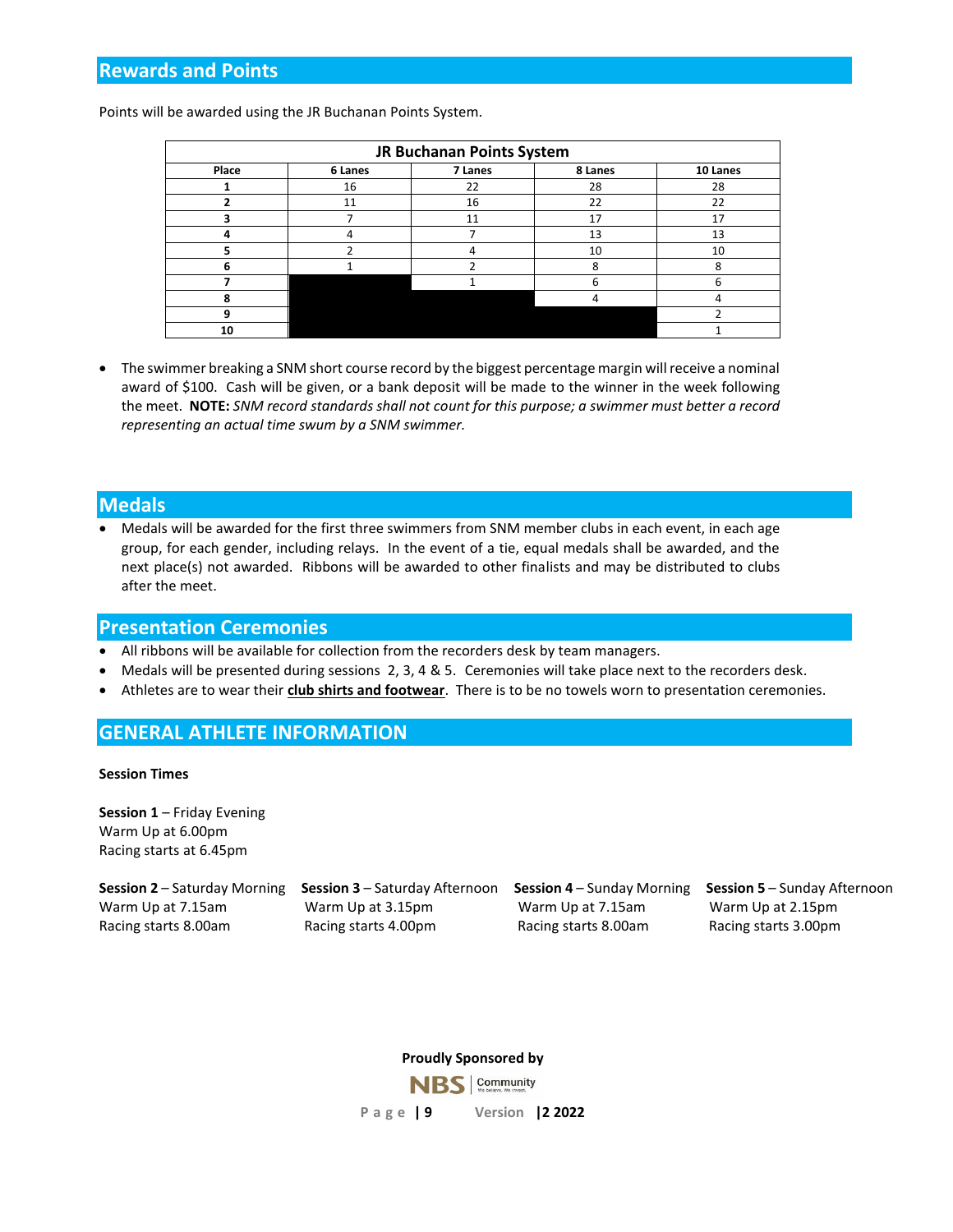#### **Strapping**

Athletes with strapping must provide documentation from a relevant registered health practitioner or physiotherapist and be reviewed by the Technical Director prior to swimming. Any athlete without such documentation will not be permitted to swim whilst wearing the strapping.

**Medic Alert** bracelets can be worn without disqualification. Please advise the technical director prior to swimming.

#### **Seating**

- No athlete, manager or coach is to stand and/or sit on the pool deck during the competition sessions, use the seating available on the tiered seating at each side of the pool.
- Spectator seating is available to the right of the pool, on the tiered seating. No spectators to be seated with teams.

#### **Warm-up Procedure**

- Warm up is to be conducted followin[g SNM warm up procedures.](https://www.snm.org.nz/files/Warmup_Procedures_for_All_Pools_in_NM_-June_2017.pdf)
- Warm up commences forty-five (45) minutes prior to the start of each session.
- Backstroke devices will be made available for use during each warm-up period.

#### **Marshalling Process**

- Located in the alcove next to team seating at the start end of the lane pool.
- Only SNM appointed marshal and athletes to be present at marshalling.
- Athletes are to marshal 6 races prior to 50m events and 4 races prior to their event for all other events and remain in the marshalling area.
- All team members are required to marshal for **all events** including relay events.

## **TECHNICAL OFFICIALS AND VOLUNTEERS**

Swimming Nelson Marlborough will endeavour to obtain the necessary number of technical officials, but the number on pool deck may be more or less, than the requirement set out in Swimming NZ approved criteria.

#### **Notice of availability**

- All entrants must supply a volunteer.
- Should we not get the required number of timekeepers and officials, the status of this meet will change from designated to development. The competition status designated (previously known as approved), or Development (previously known as non-approved), will be determined not less than twenty-four (24) hours prior to the commencement of the competition.
- [Volunteer form.](https://docs.google.com/forms/d/e/1FAIpQLSf8Th40yZ1rP7f-Hjq-jbokQ_rvIUjo7MvXbzHgv3wmA96Cgw/viewform?usp=pp_url) Note this is a shared document via Google Doc's.
- All positions are to be filled no later than the closing date of entries.

#### **Technical Officials Meeting**

• Will be held 15 minutes prior to commencement of each session, in the multipurpose room.

#### **General Information**

- Light nibbles will be provided during the event.
- Bring your own water bottle.
- All technical officials and admin team to wear white SNM shirts. If you do not have one, please email [snmregistrar@gmail.com](mailto:snmregistrar@gmail.com)

**Proudly Sponsored by**

Community

**P a g e | 10 Version |2 2022**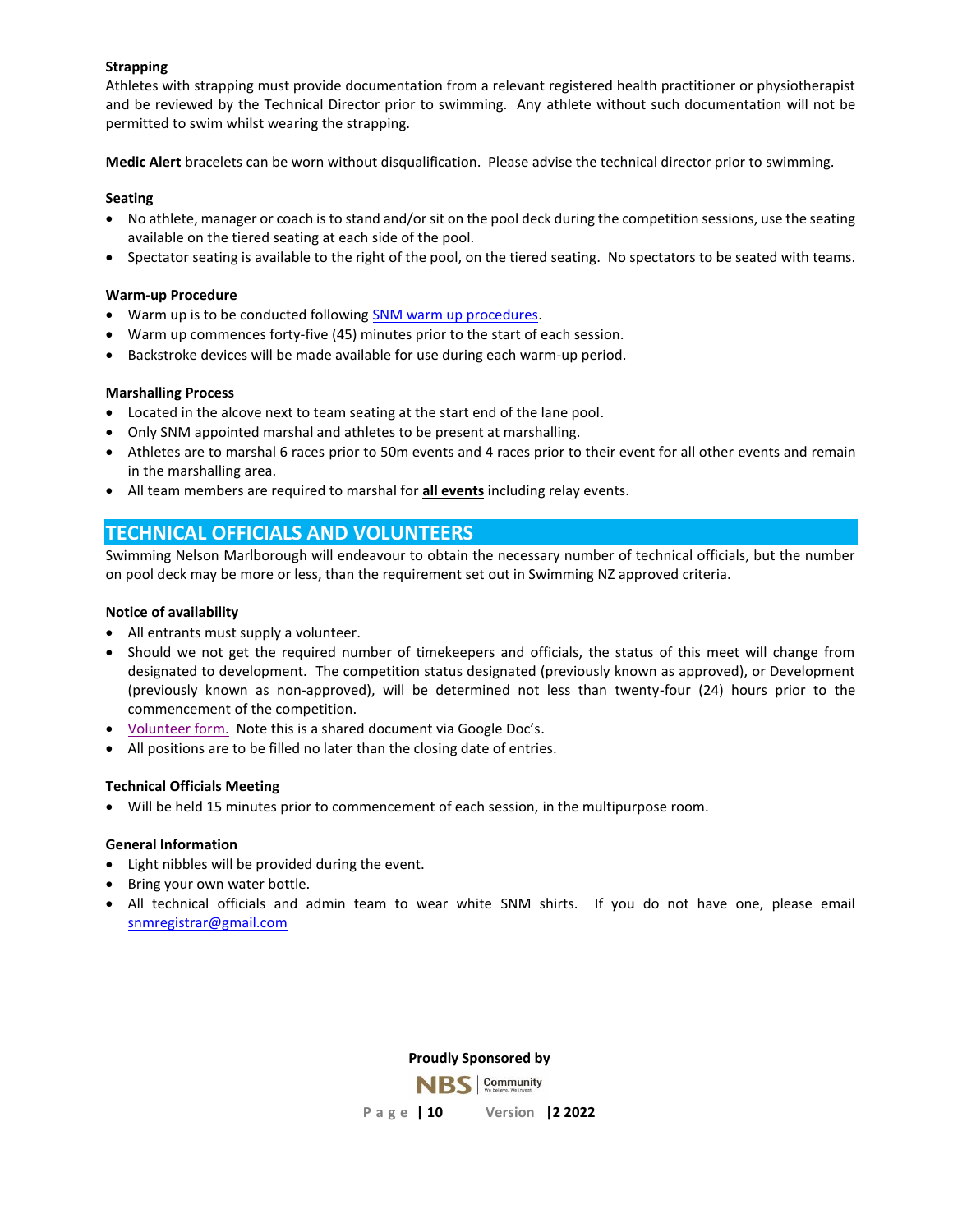## **TEAM MANAGEMENT INFORMATION**

#### **Accreditation**

- All coaches, team managers & technical officials MUST be police vetted with results accessible within the Swimming NZ Database and active registered members of Swimming NZ Database.
- Mandatory Coaches and Managers Form is to be completed via the SNZ database no later than 48 hours prior to start of racing. 'How to Guide' can be found here.
- Minimum category for Coaches to access the pool deck is 'Volunteer Coach', whereas the minimum category for Team Managers is 'Volunteer'.

#### **Team Managers**

- Held on **Friday 1st July,** and **Saturday 2nd July**, **in the multipurpose room** near the turn end of the pool, 30 minutes prior to racing on day one and day two.
- Team Managers will be given a brief run-down of meet activities, expectations of athletes and clubs and general delivery of the meet.
- Each club must have at least **one representative at the meeting to ensure all information** is delivered back to the team.
- Club folders will at the Recorders table.

#### **Competition Programme**

- Available for viewing and printing (if you wish) on SNM Meet Page, no later than the day prior to the start of competition.
- No programmes will be available at the competition bring it with you or have it downloaded to your device.

#### **Disqualifications**

- Disqualifications will be announced (when possible).
- A copy of the disqualification form will be handed to team managers.

#### **Results**

- Will be posted as soon as possible, at the turn end of the pool on the windows.
- Swimming Nelson Marlborough will have live results via Meet Mobile.
- Full results will be published on the SNM Meet web page at the conclusion of the meet.

#### **Timelines**

- Timelines will be included in the Competition Programme.
- Times shown are approximate and races may start before or after the times indicated.
- It is the team managers responsibility to have their athletes at marshalling at the appropriate time (i.e., 6 heats before a swimmer's scheduled race).

#### **Event Forms**

• Such as withdrawal and Relay forms will be available near club boxes.

**Proudly Sponsored by**

Community

**P a g e | 11 Version |2 2022**